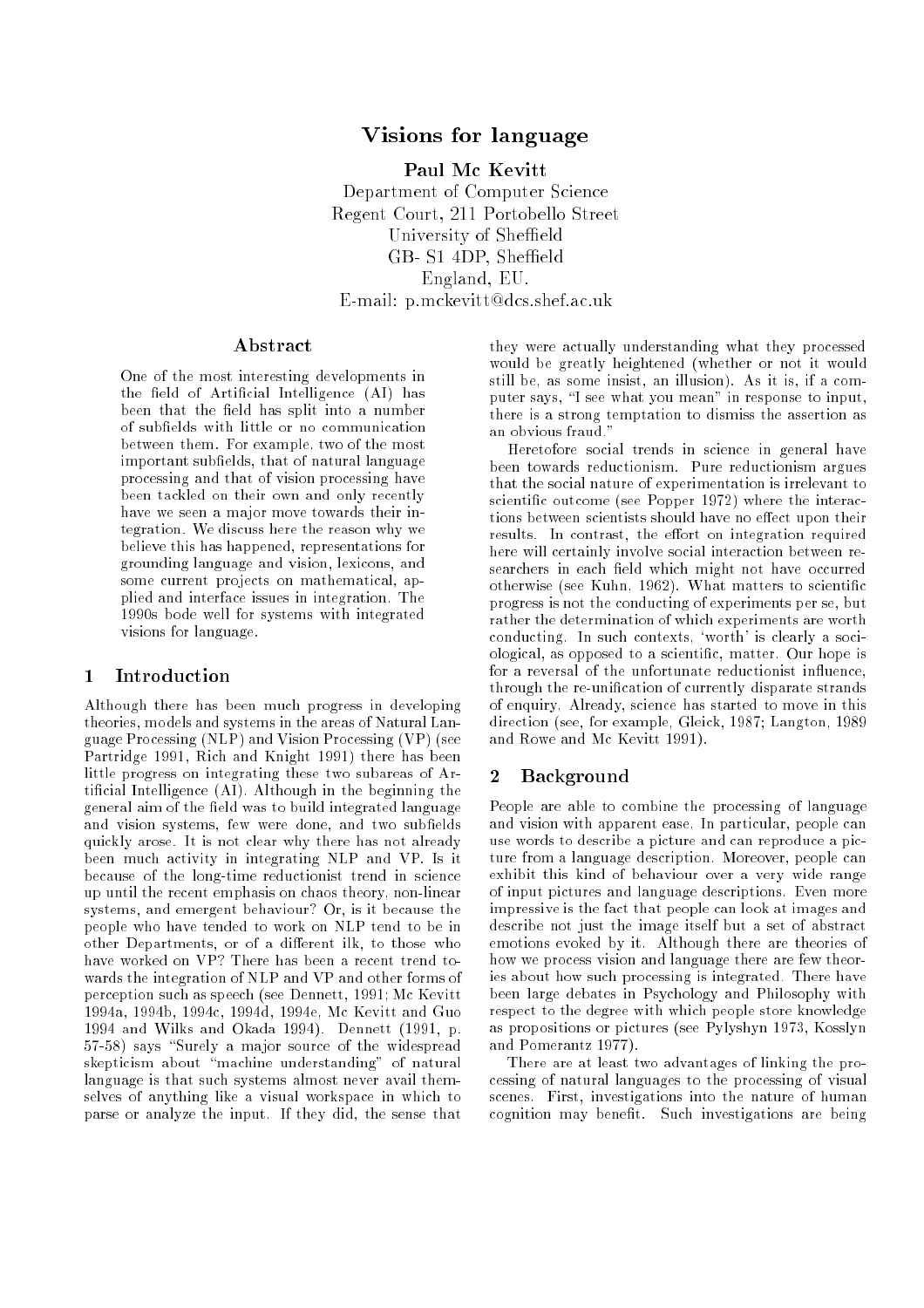conducted in the fields of Psychology, Cognitive Science, and Philosophy. Computer implementations of integrated VP and NLP can shed light on how people do it. Second, there are advantages for real-world applications. The combination of two powerful technologies promises new applications: automatic production of text from images; automatic production of images from text; and the automatic interpretation of images with text. The theoretical and practical advantages of linking natural language and vision processing have also been described in Wahlster (1988).

Early work for synthesising simple text from images was conducted by Waltz (1975) who produced an algorithm capable of labelling edges and corners in images of polyhedra. The labelling scheme obeys a constraint minimisation criterion so that only sets of consistent labellings are used. The system can be expected to become `confused' when presented with an image where two mutually exclusive but self-consistent labellings are possible. This is important because in this respect the program can be regarded as perceiving an illusion such as what humans see in the Necker cube. However, the system seemed to be incapable of any higher-order text descriptions. For example, it did not produce natural language statements such as "There is a cube in the picture."

A number of natural language systems for the description of image sequences have been developed (see Herzog and Retz-Schmidt 1990, Neumann and Novak 1986). These systems can verbalize the behaviour of human agents in image sequences about football and describe the spatio-temporal properties of the behaviour observed. Retz-Schmidt (1991) and Retz-Schmidt and Tetzlaff (1991) describe an approach which yields plan hypotheses about intentional entities from spatiotemporal information about agents. The results can be verbalized in natural language. The system called REPLAI-II takes observations from image sequences as input. Moving objects from two-dimensional image sequences have been extracted by a vision system (see Herzog et al. 1989) and spatio-temporal entities (spatial relations and events) have been recognised by an event-recognition system. A focussing process selects interesting agents to be concentrated on during a planrecognition process. Plan recognition provides a basis for intention recognition and plan-failure analysis. Each recognised intentional entity is described in natural language. A system called SOCCER (see Andre et al. 1988, Herzog et al. 1989) verbalizes real-world image sequences of soccer games in natural language and REPLAI-II extends the range of capabilities of SOCCER. Here, NLP is used more for annotation through text generation whereas we are interested in analysis.

Maa $\beta$  et al. (1993) describe a system, called Vitra Guide, that generates multimodal route descriptions for computer assisted vehicle navigation. Information is presented in natural language, maps and perspective views. Three classes of spatial relations are described for natural language references: (1) topological relations (e.g. in, near), (2) directional relations (e.g. left, right) and (3) path relations (e.g. along, past). The output

for all presentation modes relies on one common threedimensional model of the domain. Again, Vitra emphasises annotation through generation of text, rather than analysis, and the vision module considers interrogation of a database of digitized road and city maps rather than vision analysis.

Some of the most recent engineering work in NLP is focusing on the exciting idea of incorporating NLP techniques with speech, touchscreen, video and mouse to provide advanced multimedia interfaces (see Maybury 1992). Examples of such work are found in the ALFresco system which is a multimedia interface providing information on Italian Frescoes (see Carenini et al. 1992 and Stock 1991), the WIP system that provides information on assembling, using, and maintaining physical devices like an expresso machine or a lawnmower (see Andre and Rist 1992 and Wahlster et al. 1992), and a multimedia interface which identies objects and conveys route plans from a knowledge-based cartographic information system (see Maybury 1991). We can now move on to investigate a representation for integrated language and vision processing.

#### Language and vision processing 3

Traditionally, language processing has considered the phenomenon of mapping natural language into semantic representations of the objects, actions and states that that language describes (see e.g. Allen 1987, Gazdar and Mellish 1989, Mc Kevitt 1992, Mc Kevitt et al. 1992a, Schank 1972, 1973, 1975 and Wilks 1973, 1975a, 1975b, 1975c). A question that has arisen time and time again is that of the nature of these representations. Due to the reductionist nature of scientific enquiry, the answer to this question has always been given in a reduced propositional form, usually containing base meanings for words called semantic primitives (see Wilks 1977), which is itself a form of language. This leads to the inevitable circularity that (the representation is a language (is a language (is a language which represents the world))). Such a ludicrous situation clearly calls for the interpretation of language-based representations in terms of other language-independent representations. One such representation is vision.

In situ, vision processing has considered the possibility of mapping visual scenes into objects, actions and states. Since the visual scene is described not in terms of yet more visual descriptions, but rather in terms of propositions, the above circularity of language to language representation is avoided. However, this does not, of itself, avoid the problem - it merely delays it. For now, we see that vision is explained in terms of language, which is either circular, or else re-expressed in terms of vision!

### 3.1 Representation

Where does leave us? It seems that traditional NLP involves the mapping of language into propositional structures, while VP also involves the mapping of visual scenes into symbolic structures. In each case, the final representation is language-based. But then that language, if we follow what we did already, could be represented in another language and so on. An obvious ques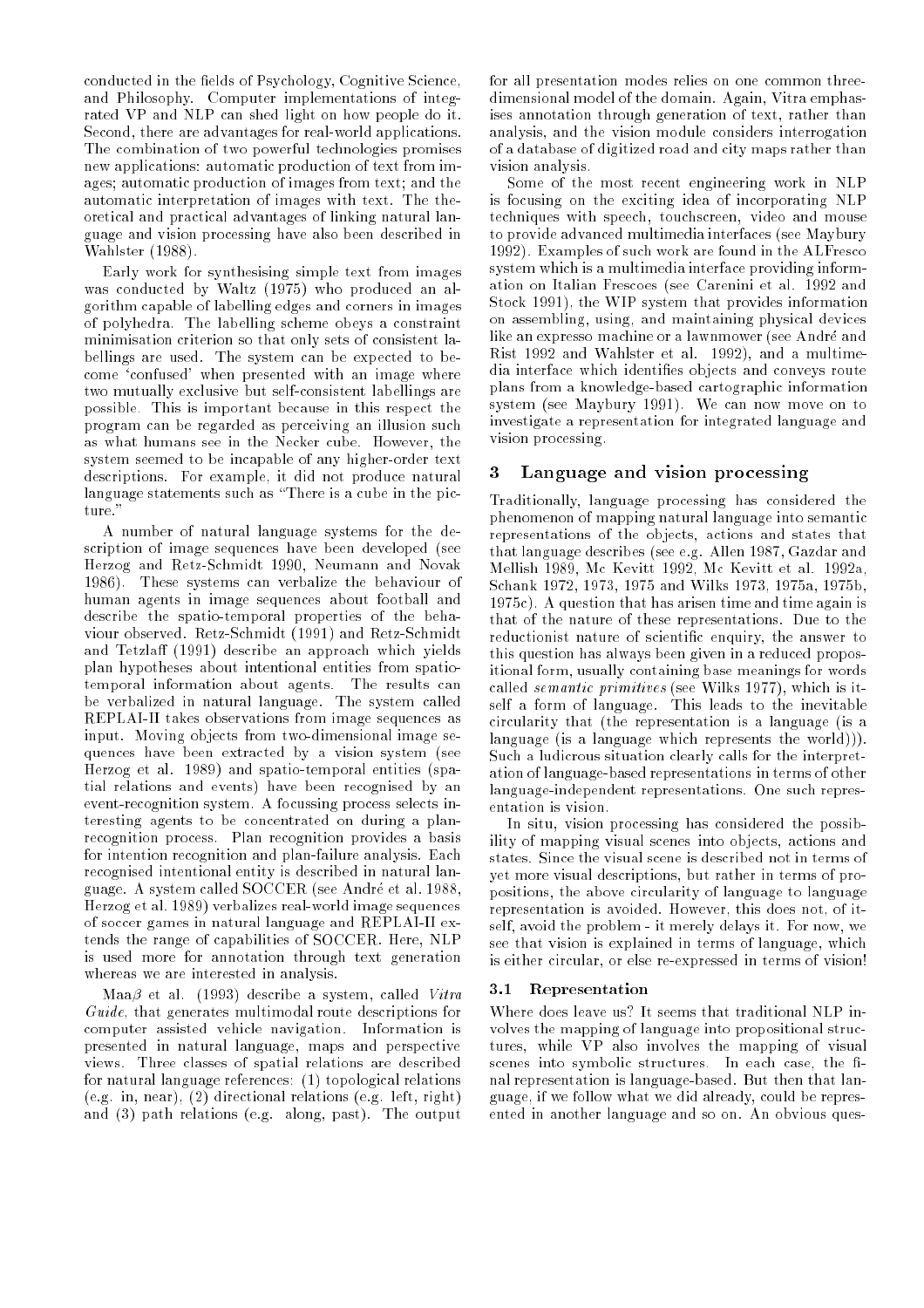tion suggests itself - can these circularities be avoided by the resolution of adequate 'base cases'? In other words, is there a uniform representation in the form of propositions, or even pictures, to which all other representations can be reduced? It would certainly be more economic if there was just one representation for perceptions, whether this be in the form of pictures or propositions, or perhaps some other formalism capable of subsuming these two as distinct instances of a more general scheme. We suggest that, since each formalism can clearly be mapped to the other, both propositional and visual representations are useful for this purpose, and it doesn't really matter which is used as an internal representation. Probably, both will be useful, although the tradition in the field of AI has been to use propositions which we believe has caused an unfair bias towards language.

### 3.2 From language to vision...

If we take some utterance, such as \the black cat", it is easy to imagine its pictorial representation. For a given agent, the pictorial representation of the black cat will generally be similar to that of any other agent of at least the same culture. Obviously, however, for more personal subject matter, for example my aspirations, there is every possibility that different scenes may be produced. However, if agents are considered to be sharing their individual experiences with each other then the scenes will be understood to be valid representations of utterances.

We differ with Dennett (1991), therefore, who claims that there is no visual representation of the meaning of concepts such as yesterday. Dennett (1991, p. 57) says, "Uncles, unlike clowns and firemen, don't look different in any characteristic way that can be visually represented, and yesterday's don't look like anything at all." Indeed, visual representations are easy to discover. For example, an icon-based system might use a picture of a diary to remind users of the next day's events, thereby representing tomorrow. Or perhaps a cartoon sequence might represent yesterday by showing the world running rapidly backwards where the re-emergence of daylight indicates that the previous day has been reached, at which point the regress slows and eventually terminates. Such pictorial representations of the passage of time, and our mind's eye location within them, are commonplace in the film industry. Iconic and animated representations of things we normally understand in language are given in Beardon (1994) and Narayanan et al. (1994).

## 3.3 ...and back again

Similarly, given any particular picture, for example an abstract evocation of the dawn, two agents would not necessarily produce equivalent propositional descriptions of it. However, it does not follow that the methods they are using to translate between representational mechanisms are incompatible. For example, two people may produce completely conflicting descriptions of a scene, and yet still be willing to accept an argument as to why the given description is valid in the context of the other agent.

Where does that leave us? Well, it seems that language can be translated into vision and vision into language and that although there may be discrepancies in these translations these may be due to the agent of translation. And where are language and vision grounded? Maybe a useful way to answer that question might be to take a look at one of our age old standards of language...

## 3.4 Lexicons

In any integrated natural language and vision processing system there will probably be some move towards an integrated lexicon. Today's dictionaries are sorely lacking in information that people have had in their heads for years. If one thinks of a "lion", a "zebra", "parties", \love", \hate", \sex", \loud", \bang", \greasy", \furry",  $\sim$  , and a substitution of the cream  $\sim$  . The cream is contained to create create cream  $\sim$ then one has a picture in one's head of these objects, emotions, sounds, feelings and actions or some situation when they occurred in past personal history or in a film. Such pictures and sounds, and their manifestation in the symbols of written language itself were a major part of the emphasis of the writings of Joyce (1922, 1939) and others. For example, Joyce (1950) uses letters in English to produce the sounds of the waves as they come rushing towards the seashore on Dollymount Strand.

Today's dictionaries such as Longman's Dictionary of Contemporary English (LDOCE) (see Procter 1978), Collins COBUILD (see Sinclair, 1987) and Webster's, whether in text form or in electronic form, do not contain much pictorial information; they typically encode words in symbolic natural language form with symbolic natural language descriptions. Encyclopedias do contain pictures but they do not contain definitions of words, rather knowledge about words, and specifically objects in the world. It is not clear to us why dictionaries have had this bias towards symbolic natural language but it certainly seems very strange behaviour.

There has been much work in AI and in NLP on defining dictionaries for use in large intelligent systems. Examples are the Machine Tractable Dictionaries (MTDs) produced from the Machine Readable Dictionaries (MRDs) such as LDOCE (see Guo 1992, Guthrie et al. 1991). In fact the idea of processing MRDs to obtain lexicons for NLP systems has become one of the largest research areas in NLP. There has also been work on encoding large encyclopedias for AI systems (see Lenat and Guha 1989).

One of the suggested solutions to problems of NLP over the years have been to reduce word and sentence representations to primitives (see Wilks 1977). Schank defined 14 of such primitives for Conceptual Dependency (see Schank 1972, 1973, 1975) and Wilks had some 80 in his Preference Semantics system (see Wilks 1973, 1975a, 1975b, 1975c). However, all this reductionist work had difficulties because of at least the following two reasons: (1) *circularity*: some words are defined in terms of primitives but those primitives are defined in terms of the original words; (2) *grounding*: how are the primitives grounded in the world? i.e. what gives them their meaning? We discuss the circularity problem here and the grounding problem is handled in the next section.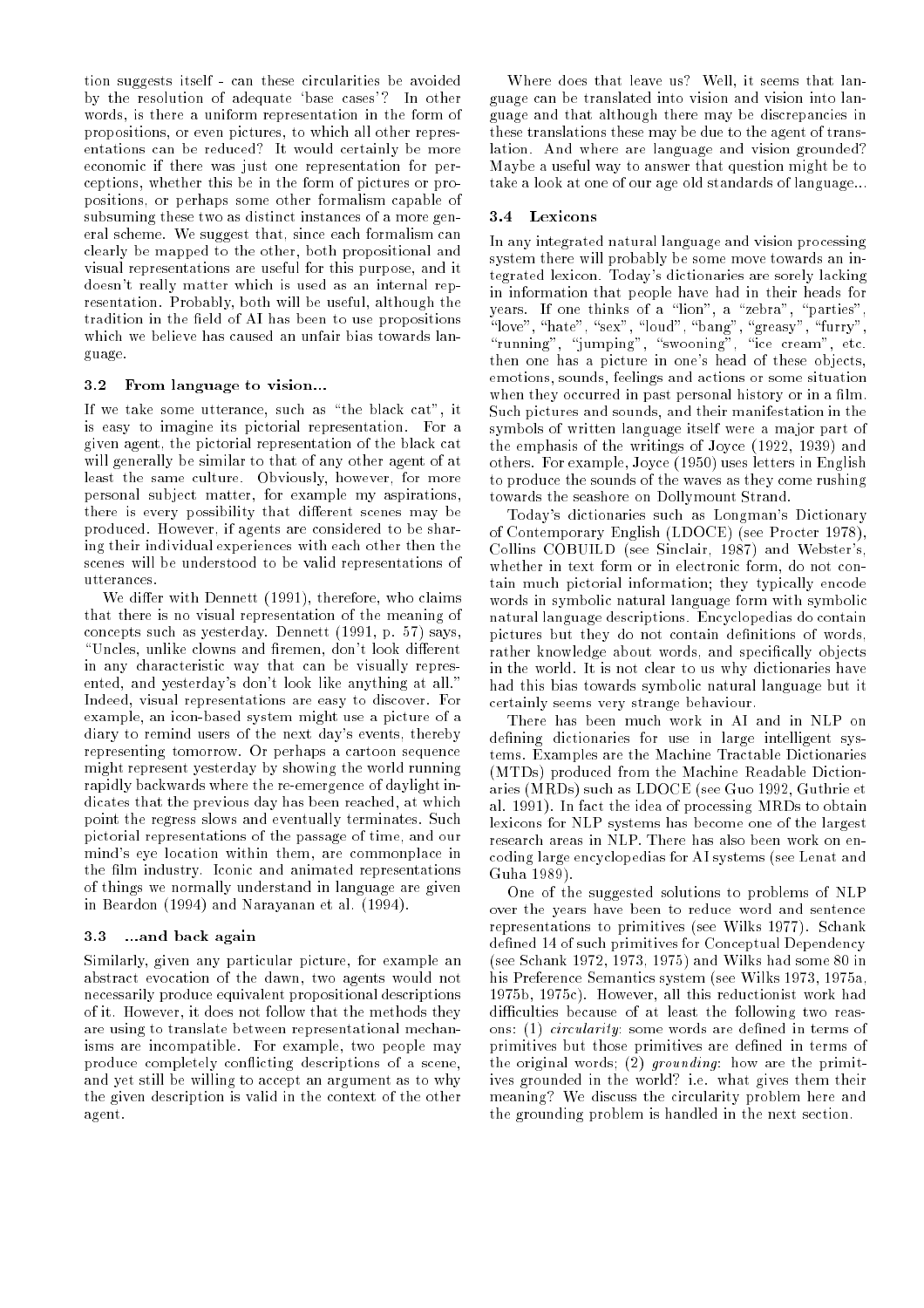How come in dictionaries you look up a word like 'gorse' and find that the definition of that word involves 'furze' and when you look up 'furze' its definition uses 'gorse'? In LDOCE, the primitive for 'disease' is defined to be 'disorder' or 'illness' and these in turn are defined as `disease'. This has been a problem for dictionaries for years. Katz (1972) claims that linguistic primitives play the role that neutrinos play in science. Wilks (1994) points out that primitives in natural language do not have any obvious visual analogues and that no definition of primitives is necessary because they are explained by the procedural role they play in language as a whole.

We argue in Mc Kevitt and Guo (1994) that defining vocabularies and primitives can be defined in terms of spatial or pictorial representations to obtain meanings. So, for example, taking a primitive for the concept of abstract transfer (called ATRANS by Schank) we can have a picture showing two agents with an object being transferred between the two. This picture could be animated as demonstrated by Beardon (1994) and Narayanan et al. (1994) and could be shown to a user on demand. Furthermore, a definition of the changes in spatial relations with respect to ATRANS could be represented. For example, this would detail the the object, instrument, trajectory and duration of transfer as defined in the perceptual semantics of Chakavarthy (1994). There are also full blown multi-modal lexicons under development. Young (1983) and Wright and Young (1990) describe a knowledge representation called Cognitive Modalities (CM) for neural networks which is a cognitive, non-verbal representation of information.

Hence, one can define a word by using a definition that uses other words but also spatial and visual structures. These structures would give partial definitions of words so that there would only be at most partial circularity in definitions. Such pictorial information is missing from today's dictionaries. The ability to develop and learn new words such as metaphors is to a large extent based on spatial and pictorial mappings. Our systems of the future will need to be able to apply algorithms for such mappings to existing dictionaries to derive new ones. And, of course, Wittgenstein (1953, p. 42) pointed out already that \It is only in the normal cases that the use of a word is clearly prescribed."

### 3.5 Symbol grounding

Harnad (1990, 1993) has brought the grounding problem further and said that symbolic processing systems have, in general a problem with grounding their symbols and that this problem can only be freed up by using other perceptual sources such as visual input. This is his answer to Searle's Chinese Room<sup>1</sup> problem where Searle argues that a machine cannot understand the symbols it represents but just passes them around with no

feeling for their meaning (see Searle 1980, 1984, 1990). In some sense what Searle is arguing is that the computer behaves like a hypertext system does, encoding text and being able to manipulate and move it around but having no sense for its meaning. Jackson and Sharkey (1994) argue that connectionist architectures are necessary for grounding perceptual systems or at least that such grounding will be easier with such architectures. Harnad's solution to the Chinese Room problem has also been suggested by Marconi (1994) and Meini and Paternoster (1994).

One feature that is perhaps less obvious is the need for analog mechanisms for representation, as highlighted in recent exchanges (see Harnad 1993). The reductionist paradigm has led many to believe, unquestioning, that digital approximations to an analog world are good enough, in the sense that any property of the world can be `unpacked' and approximated arbitrarily closely by digital representations. Stannett (1990) suggests, however, that machine-models based on the analog paradigm are strictly more powerful than their digital counterparts, in the sense that analog machinery is capable of performing tasks that are provably impossible in a digital world. Accordingly, if we are to represent the analog mechanisms inherent for example in neurological systems (see, for example, MacLennan 1990), it will be necessary to adopt radically new mechanisms for the integrated representations involved.

Hence, we are settling on a solution to grounding where language is grounded in vision and vision in language and that they feed on each other for interpretation, explanation and understanding. Some concepts are easier expressed in language representations, and some in pictures, and the fields of AI and computation have tended to rely too much on the former. Let's move on to look at some projects we are conducting in language and vision in order to get a feel for understanding them more.

## 4 Some pro jects in language and vision

We now describe three projects in language and vision. The first project focusses on theoretical representations for language and vision integration, the second focusses on an application, and the third on interfaces.

### 4.1 Algebraic semantics

Morgan and Mc Kevitt (1994a) have begun developing an algebraic semantics of spatial relations using topology theory in mathematics and corresponding matrix operations. Algebraic structure is exhibited by a collection of operations that act on objects transforming one member of a set to another. We investigate groups and how operations on them combine members of the set to produce other members with the properties of inverse, identity, associativity and closure. Examples of groups are rotations of objects in two dimensions, or rotations and reflections in two dimensions. Also, investigated are  $rings$  and how they represent infinite sets of objects. Finally, we look at  $fields$  and how they are used for enlarging and reducing objects. In Morgan and Mc Kevitt

<sup>1</sup> Searle asked us to imagine a Chinese Room where a person who cannot understand Chinese is locked in the room andhas the task of using an English rule book for manipulating Chinese symbols. Then, to an outside observer, the person appears to be able to understand Chinese just as a computerprogram which manipulates symbols could appear to do so (see Searle 1984, 32-33).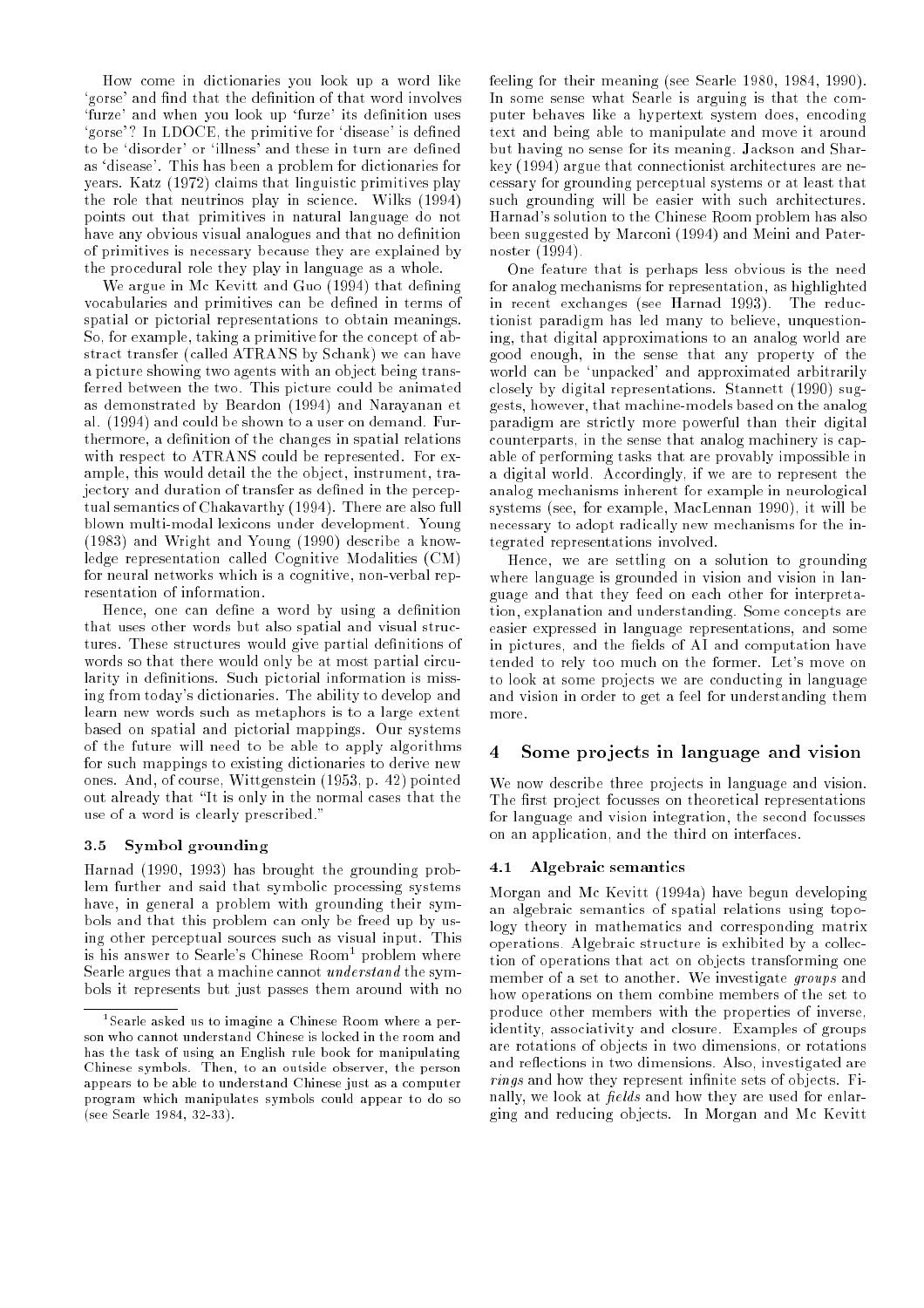(1994b) we discuss how Euclidian geometry can be applied to objects in an environment and we look in particular at reflections, rotations, translations, and glide reflections. The algebraic semantics is currently applied to spreadsheet display with spatial relations formulated in terms of matrix operations and could also be used for giving a spatial definition of primitives such as ATRANS developed by Schank. We are currently investigating this possibility.

## 4.2 Interpretation of angiograms

We are considering a model of a system that processes Xray projections (angiograms) and their associated medical reports (see Hall and Mc Kevitt 1994). Each of these input data relate to blood vessel structures (vasculature) and arteriovenous malformations (AVM) within the human body. AVMs are congenital abnormalities on the vasculature. These AVMs are dangerous because if they hemorrhage the results can be fatal. The primary clinical motivation for acquiring angiograms is to plan radiation therapy of the AVMs. Our goal is to reconstruct the original vasculature and AVMs in three-dimensional space. The angiograms to be processed by the VP module of the integrated system are gray-level digital images produced by a radiographer. Also, it is standard for radiologists to prepare medical reports on the angiograms. Typically, the medical reports are spoken into a dictating machine and afterwards transcribed into written form by a secretary. Hence, the input the NLP module of the integrated system is written text. Within this application domain we believe that an integrated system will perform better from the synergy of NLP and VP rather than each working individually.

Often there will only be two angiograms per patient that are perspective projections. One is taken from the front of the body called the posterior-anterior view. The other is from the side and is called a lateral view. Together these are called biplane angiograms and are separated by an angle of about ninety degrees and a small lateral mis-alignment. A contrast agent makes blood vessels visible in X-ray angiograms. There are a host of problems with reconstruction from digital angiograms such as warping of individual projections, loss of geometric relationship between biplane pairs, and phase difference of contrast agent between biplane angiogram pairs. These are fully described in Hall (1993).

Standard methods available for reconstruction from images by reprojection are called filtered back-projection and algebraic reconstruction tomography (ART). Both of these fail for angiograms because each requires a large number of projections whereas we typically have less than ten projections per patient. However, reconstruction can be achieved if we can decide which correspondence points in each angiogram of the biplanar pair were generated by the same point in the three-dimensions being x-rayed. This is the correspondence problem that has been a ubiquitous problem within vision research (see Marr 1982, Mayhew and Frisby 1981).

There are two distinct ways to solve correspondence. First, points in each angiogram may be labelled. Then points with the same label correspond by definition. Al-

ternatively, if we know the approximate whereabouts of points in three-dimensional space then a solution to correspondence will follow. Both of these methods require some kind of a priori information and we choose the latter method for its elegance and generality. We propose using a three-dimensional model that is an information repository about the physical vasculature. This model is constructed by combining many graphs of individual vasculatures into a total graph. Using this technique the model is capable of learning new vascular forms (see Hall et al. 1993b).

Reconstruction of the AVMs must proceed along very different lines. This is because the AVMs are essentially random distributions of tangled vessels. Consequently no a priori information regarding the three-dimensional form of AVMs can be used; that is each AVM is unique. Our VP module is capable of segmenting AVMs from their vascular context in angiograms. It can also reconstruct an approximation of the AVM volume (see Hall et al. 1993a). It must be approximate because of the low number of angiograms we have per patient.

Medical reports are produced by a radiologist who analyses the biplane angiograms for each patient. The reports are a description of a clinician's mental reconstruction from the biplane angiograms. The reports focus on the presence or absence of AVMs. They describe the location of AVMs in the vasculature by referring to the names of surrounding vessels and tissue such as brain matter. Also, the radiologist will often note unusual vascular formations. Angiograms usually depict or demonstrate the arterial system and not the venous system. Hence, the presence of veins will be noted in the reports. There will be a series of reports for each patient over the course of treatment. A possible problem with medical reports is that radiologists can make mistakes while analysing angiograms.

We are developing a computational model, in Prolog, for translating medical reports in English into meaning representations. We intend to implement that model in Quintus Prolog. The model is similar in spirit to that incorporated in the OSCON (Operating System CONsultant) system which has been implemented in Quintus Prolog and which answers English questions about computer operating systems (see Mc Kevitt 1986, 1991a, 1991b, Mc Kevitt and Wilks 1987, and Mc Kevitt et al. 1992a, 1992b, 1992c, 1992d).

The aim our work is to combine NL and VP modules into an integrated system. We expect a better performance to arise as a result of this combination. For example, in the medical domain just described we believe the subgraph isomorphism problem will benefit through the presence of more information. Also the VP module will act as a check on the accuracy of medical reports. The total graph model that acts as a knowledge representation is in another module and is a central resource to be used by the NLP and VP modules. These three modules will communicate with each other.

We believe that the way forward for developing general theories of language and vision processing is to focus on specic applications such as the medical domain. We hope that the integrated system will also shed light on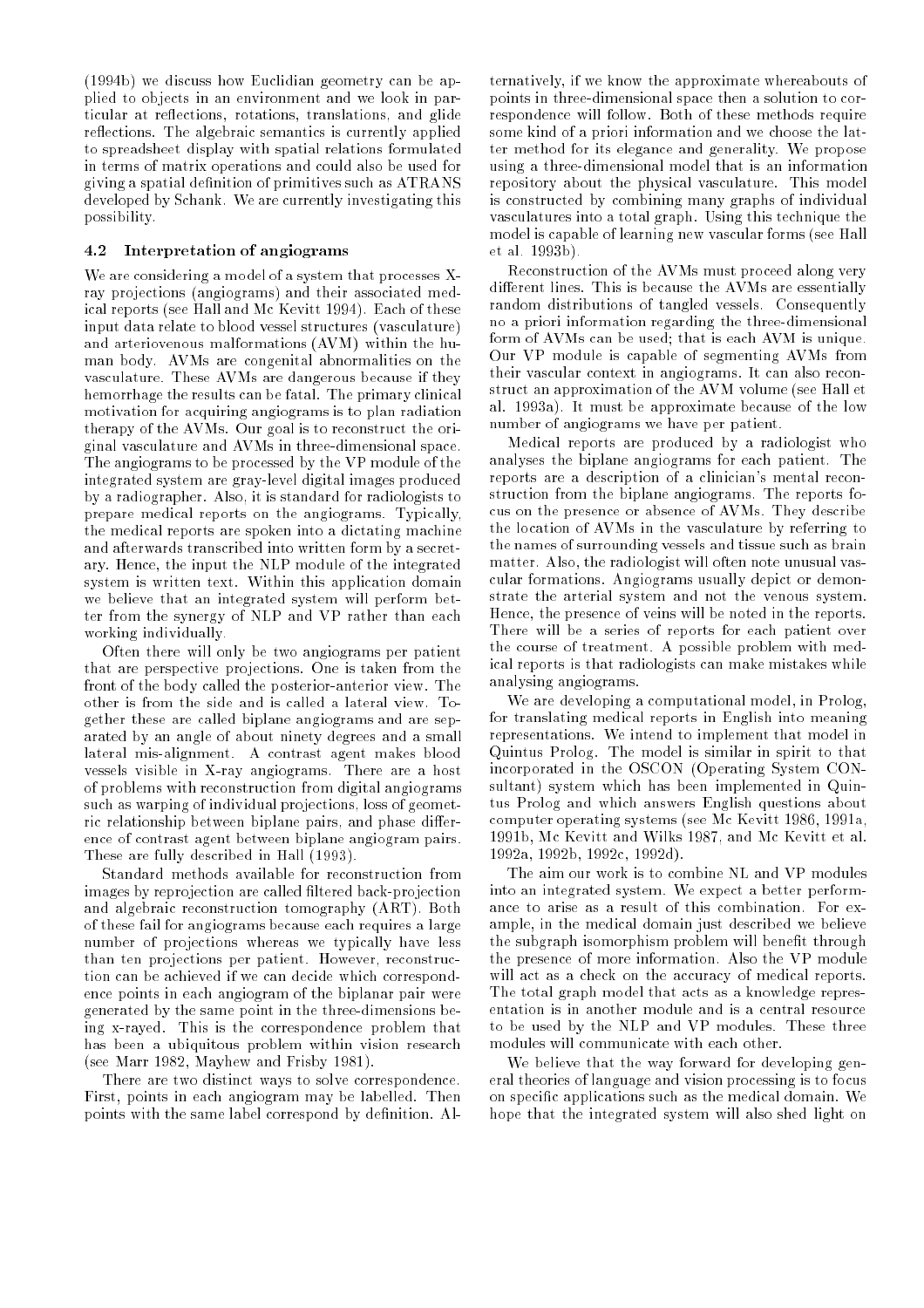how people process language with images and will help resolve some of the debate on how we represent knowledge about the linguistic and visual world.

## 4.3 A sensitive interface

One of the most important problems in humancomputer interaction is that of maximising communication between the user and the computer. We claim that optimum communication will be facilitated when the computer can analyse the intentions of the computer user. We propose a philosophy for computer interface design where the computer analyses the intentions of users through verbal and nonverbal media. With respect to verbal media we have already mentioned a computer program called OSCON which can analyse users' intentions about computer operating systems. With respect to nonverbal media we argue that computers will be better able to analyse people intentions when recognising the media of facial expression, touch, and sound. A philosophy of interface design based on human-centeredness which brings the human and computer closer to analysing each others intentions, is argued for. As a test domain we have the IDIOMS + (Intelligent Decision-making In On-line Management Systems) project (see Gammack et al. 1989, 1991), which is applied to the domain of credit control. We argue that this approach will ensure that computers will become more understanding of their users and this will result in a more sensitive human-computer interface (see Mc Kevitt and Gammack 1994).

A theory of intention analysis (see Mc Kevitt 1991b) has been proposed as a model, in part, of the coherence of natural-language dialogue. A central principle of the theory is that coherence of natural-language dialogue can be modelled by analysing sequences of intention. The theory has been incorporated within a computational model in the OSCON system.

The computational model has the ability to analyse sequences of intention. The analysis of intention has at least two properties: (1) that it is possible to recognise intention, and (2) that it is possible to represent intention. The syntax, semantics and pragmatics of naturallanguage utterances can be used for intention recognition. Intention sequences in natural-language dialogue can be represented by what we call intention graphs. Intention graphs represent frequencies of occurrence of intention pairs in a given natural-language dialogue. An ordering of intentions based on satisfaction exists, and when used in conjunction with intention sequences, indicates the *local* and *quodu* degree of expertise of a speaker in a dialogue.

The architecture of the OSCON system consists of six basic modules and two extension modules. There are at least two arguments for modularising any system:

(1) it is much easier to update the system at any point, and (2) it is easier to map the system over to another domain. The six basic modules in OSCON are as follows: (1) ParseCon: natural-language syntactic grammar parser which detects query-type, (2) MeanCon: a natural-language semantic grammar (see Brown et al. 1975, and Burton 1976) which determines query meaning, (3) KnowCon: a knowledge representation, containing information on natural-language verbs, for understanding, (4) DataCon: a knowledge representation for containing information about operating system commands, (5) SolveCon: a solver for resolving query representations against knowledge base representations, and (6) GenCon: a natural-language generator for generating answers in English. These six modules are satisfactory if user queries are treated independently, or in a context-free manner. However, the following two extension modules are necessary for dialogue-modelling and user-modelling: (1) DialCon: a dialogue modelling component which uses an intention matrix to track intention sequences in a dialogue, and (2) UCon: a user-modeller which computes levels of user-satisfaction from the intention matrix and provides information for both contextsensitive and user-sensitive natural-language generation.

There are many more dimensions to communication than the merely verbal or linguistic we have just discussed. There is a whole realm of semiotics, which the computer in its current form does not begin to touch, and for users who prefer to operate through channels other than the superficially verbal, the computer is frustrating in its insensitivity. It is not our intention to get into a soporic debate about whether computers can have emotions, rather to consider what might be realistic in enabling them to have a more sensitive response.

First there is sensitivity to the expression of the user. Humans can usually tell from nonverbal cues if someone is tense, angry or impatient. This gives clues to formulate a response that is neither long winded nor patronizing, but considered and calming. This would be particularly useful in help or consultant systems. There is both an existing science and an ancient lore of how to read faces to detect characteristics (see Tao 1989). Some skeptical and empirical studies might indicate whether there is anything in this approach, and we have begun some cross-cultural work the this direction. A computer that could detect visually the expression of its user begins to make inroads on a traditionally human quality, and introducing a seeing component into a computer also has implications for computer security.

Other cues to the mood of the user may be indicated by touch. For example, a user who is in a bad mood could indicate this by over-vigorous keypresses or bashing the mouse and this could be detected. Sensors can readily detect this sort of symptom, and use it in forming

<sup>2</sup> The IDIOMS pro ject is being undertaken by the Bristol Transputer Centre at Bristol Polytechnic, The National Transputer Centre at Sheeld, Strand Linds, Strand Ltd., Strand Ltd., Strand Ltd., Strand Ltd., Strand Ltd., St known British high street retail bank.

 $\,$  -By *local* expertise we wish to stress the fact that sometimes experts can act as novices on areas of a domain whichthey do not know we we have

we are currently working with Dr. Wang in the Peoples Republic of China on this cross-cultural work. We have conducted initial experiments where sub jects are asked to group 70 dierent faces represented by icons. Results show that several of the icons were recognised and grouped consistently by sub jects. Items within such icons may become useful for icons of emotional expression.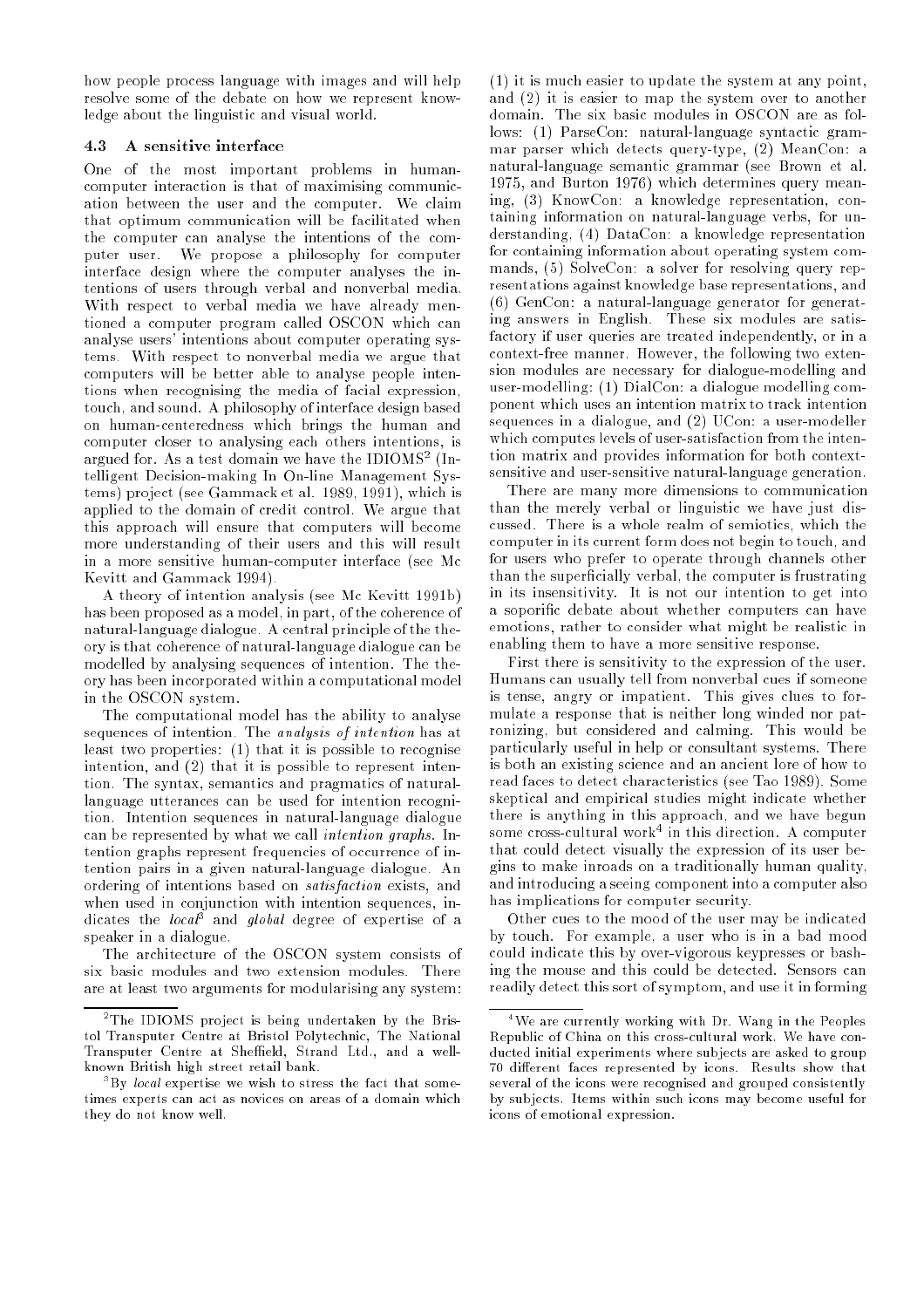a user model. Another cue which indicates user-intention is sound. User satisfaction levels such as irritation, hesitancy, and other personal characteristics can potentially be detected through voice interfaces. Again, such interfaces have implications for security.

Although perhaps fanciful, there is a serious point behind these ideas which has a definite message for design: typed interaction is a very superficial level of communication and limits the experience of interaction for many users. Although work in NLP is beginning to address intentions which underlie utterances, this is only one dimension of communication available to humans, and if computers are to be really user friendly, they have to become a lot more sensitive to their users' needs.

The IDIOMS project is one which uses techniques from AI to detect patterns in large databases, and to convey this information in a humanly understandable manner. Although supporting rule-based descriptions of expertise, IDIOMS represents a break from traditional expert system developments in several important regards. First, it uses a more flexible representation of knowledge, allowing the same knowledge base to conclude on numerous goal variables, and has straightforward extensibility and maintainability. Second, it allows the user to take the initiative and alter the thresholds and criteria for decision making. This human centred design coupled with an adaptive machine learning component allows many of the traditional problems of expert systems development to be overcome, such as knowledge acquisition, insensitivity to context, and inevitable obsolescence, while retaining the desirable features of heuristic processing, natural-language like communication, and reasoning transparency. The underlying hardware, a powerful parallel processing engine, allows fast management access to information without interfering with routine processing jobs, and empowers complex decision making.

The IDIOMS project has been applied to the domain of credit control. A typical problem for a bank manager or insurance underwriter involves looking at the entries on a loan application form and deciding whether it is a good or a bad risk. This is a complex function of predictors such as salary or outgoings, but may also be affected by indications such as phone ownership, and length of time at an address. It is our intention to incorporate techniques for non-verbal and verbal communication into the interface for the domain of credit control. We hope to incorporate techniques for intention analysis already existing in the OSCON system into the IDIOMS project.

It has been pointed out recently by Schank and Fano (1994) that in order to perform tasks in the world, understanding is a question of relating visual and linguistic input to the intentions derived from the task. They point out that expectations are a large part of understanding and say "We need to be able to reason about the things we can sense and the situations in which we will be able to detect them. Reminders to ourselves such as strings around fingers, notes on doors, alarm clocks, etc. all betray an underlying model of what we will notice (e.g. strings, sounds, notes) as well as the situations in which we will notice them (e.g. we are all likely to see our

finger, pass through a door before leaving, and hear an alarm clock next to our beds."

We agree with Schank and Fano and believe that our own work in intention modelling can only be fulfilled by incorporating the analysis of visual scenes as well as symbolic natural language. In particular, our beliefs about people before they say anything at all are based on body language, clothes, looks, makeup, style and so on and work on modelling beliefs in language (see Ballim and Wilks 1990, 1991 and Wilks and Ballim 1987) will need to be augmented and integrated with work on determining beliefs from visual input. Indeed, work has already begun on determining intentions from vision and language (see Gapp and Maa $\beta$  1994, Herzog and Wazinski 1994 and Maa $\beta$  1994).

#### **Conclusion** 5

We have discussed the problem of integration of language and vision processing in AI and how the problem came about due to reductionist tendencies in this field and other areas of Science. Now we find an upsurge in work where people are attempting to build integrated systems again.

One of the most difficult problems in any AI system is the development of a dictionary or lexicon for containing definitions of meanings of the words for communication. We have pointed out that lexicons have been too biased towards language and need now to involve new structures with spatial definitions and iconic or animated representations. These structures would enable the reduction in circularity of definitions within existing dictionaries. The representations will also enable easier understanding of metaphors and derivation of new words from existing ones.

The symbol grounding problem was discussed and how the integration of language and vision could ground symbols in meanings that would help solve the Chinese Room problem. Symbols would be grounded in spatial or pictorial representations and that at least would reduce some of the grounding problem. Of course other sources such as sound, smell and touch would need to be added to give complete grounding.

Finally we discussed three projects for language and vision: (1) algebraic structures for an integrated semantics, (2) automatic interpretation of angiograms and (3) a sensitive interface. These projects and others will enable the fruitful integration of language and vision processing to continue to give us new visions for language.

#### 6. **References**

- Allen, James F. (1987) Natural language understanding. Benjamin/Cummings Series in Computer Science. Menlo Park, California: Benjamin/Cummings.
- André, E., G. Herzog, and T. Rist (1988) On the simultaneous interpretation of real-world image sequences and their natural language description: the system SOCCER. In Proceedings of the 8th European Conference on Artificial Intelligence, 449-454, Munich, Germany.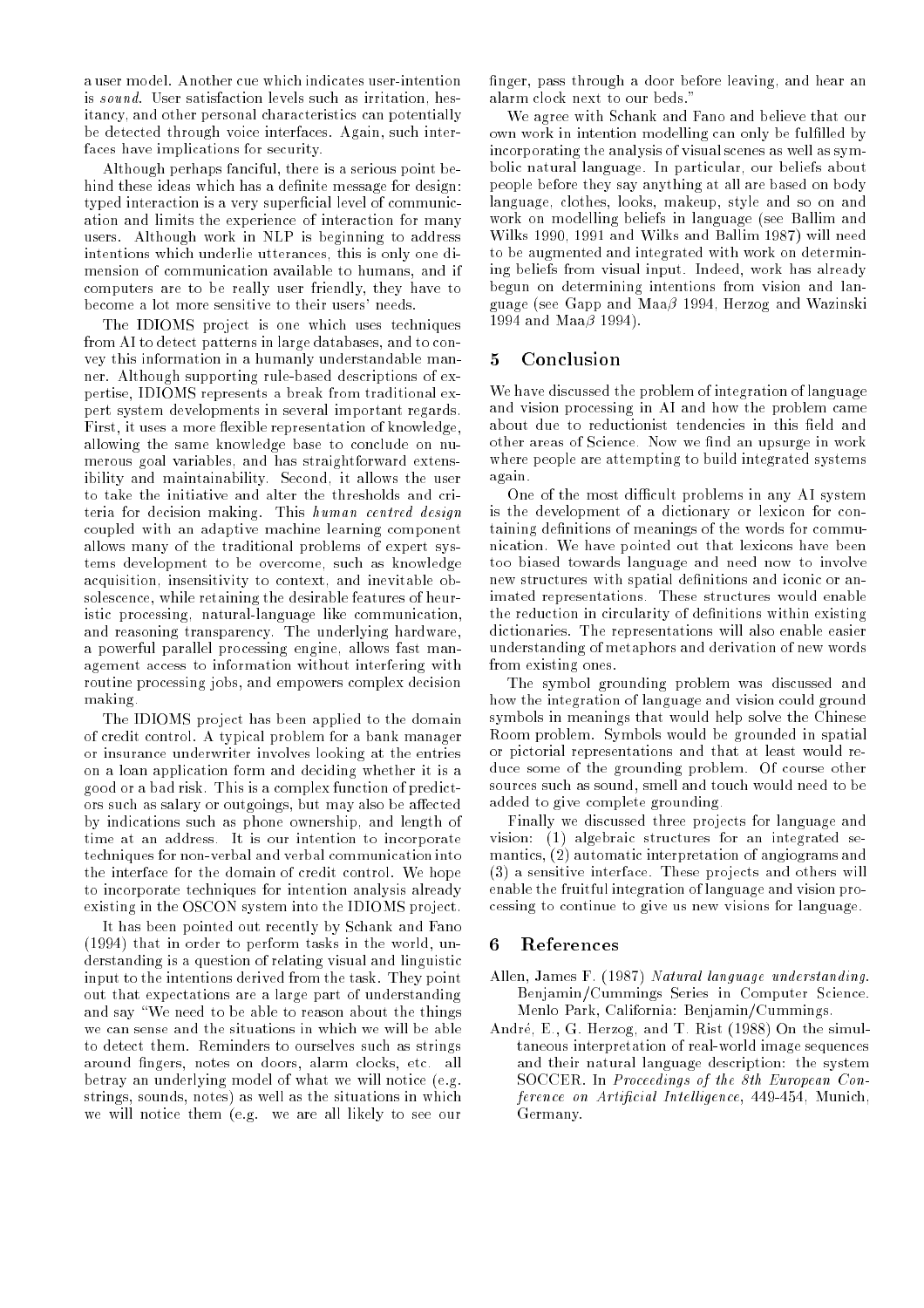- Andre, Elisabeth and Thomas Rist (1992) The design of illustrated documents as a planning task. In Intelligent multimedia interfaces, M. Maybury (Ed.), 75-93. Menlo Park, CA: AAAI Press.
- Ballim, Afzal and Yorick Wilks (1990) Stereotypical belief and dynamic agent modeling. In Proceedings of the Second International Conference on User Modelling, University of Hawaii at Manoa, Honolulu, Hawaii, USA.
- Ballim, Afzal and Yorick Wilks (1991) Artificial Believers. Hillsdale, New Jersey: Lawrence Erlbaum Associates
- Beardon, Colin (1994) Discourse structures in iconic communication. In Artificial Intelligence Review, Special Volume on the Integration of Language and Vision Processing, Mc Kevitt, Paul (Ed.), Vol. 8, No. 3 (forthcoming).
- Brown, John Seely, Richard R. Burton and Alan G. Bell (1975) SOPHIE: a step towards creating a reactive learning environment. In International Journal of Man-Machine Studies, 7, 675-696.
- Burton, R. (1976) Semantic grammar: An engineering technique for constructing natural-language understanding systems. BBN Report No. 3453, Bolt, Beranek and Newman, Cambridge, MA, USA.
- Carenini, G., F. Pianesi, M. Ponzi and O. Stock (1992) Natural language generation and hypertext access. IRST Technical Report 9201-06, Instituto Per La Scientifica E Tecnologica, Loc. Pant e Di Povo, I-138100 Trento, Italy, EU.
- Chakavarthy, Anil (1994) Towards a perceptually-based semantics of action verbs. In Proceedings of the Workshop on integration of natural language and vision processing, Mc Kevitt, Paul (Ed.), Twelfth American National Conference on Artificial Intelligence (AAAI-94). Seattle, Washington, USA, August
- Dennett, Daniel (1991) Consciousness explained. Harmondsworth: Penguin.
- Gammack, J.G., S.A. Battle, and R.A. Stephens (1989) A knowledge acquisition and representation scheme for constraint based and parallel systems. In Proceedings of the IEEE Conference on Systems Man and Cybernetics, Hyatt Regency Hotel, Cambridge, Massachusetts, 1030-1035.
- Gammack, J.G. T.C. Fogarty, S.A. Battle, and R.G. Miles (1991) Management decision support from large databases: the IDIOMS project. In Proceedings of the Association of Modelling and Simulation Enterprises International Conference on Signals and Systems, Institute of Transport, Warsaw, Poland, 213-219.
- Gazdar, Gerald and Chris Mellish (1989) Natural language processing in PROLOG: an introduction to computational linguistics. Wokingham, United Kingdom: Addison-Wesley.
- Gapp, Klaus-Peter and Maa $\beta$ , Wolfgang (1994) Spatial layout identication and incremental descriptions. In Proceedings of the Workshop on integration of natural language and vision processing, Mc Kevitt, Paul (Ed.), Twelfth American National Conference on Ar-

ticial Intelligence (AAAI-94). Seattle, Washington, USA, August

- Gleick J. (1987) Chaos making a new science. Harmondsworth, UK: Viking/Penguin.
- Guo, Cheng-ming (1992) Machine tractable dictionaries. Norwood, N.J.: Ablex.
- Guthrie, Joe, Louise Guthrie, Yorick Wilks, and H. Aidinejad (1991) Subject-Dependent Co-Occurrence and Word Sense Disambiguation. In Proceedings of the 29th Annual Meeting of the Association for Computational Linguistics, 146-152, Berkeley, California. Also Memoranda in Computer and Cognitive Science, MCCS-91-206, CRL, NMSU.
- Hall, P.M. (1993) Problems in reconstructing vasculature and lesions from angiograms. Technical Report CS-93-05, Department of Computer Science, University of Sheffield, GB- S1 4DP, Sheffield, England, UK, EU.
- Hall, P.M., John Brady, A.H. Watt, L. Walton, and U. Bergvall (1993a) Segmenting and reconstructing vascular lesions from biplane angiogram projections. Technical Report CS-93-01, Department of Computer Science, University of Sheffield, GB- S1 4DP, Sheffield, England, UK, EU.
- Hall, P.M., A.H. Watt, J. McGregor, L. Walton, and U. Bergvall (1993b)  $A$  model of a collection of vasculature. Technical Report CS-93-03, Department of Computer Science, University of Sheffield, GB- S1 4DP, Sheffield, England, UK, EU.
- Hall, Peter and Paul Mc Kevitt (1994) The application of integrated language and vision processing to reconstruction of angiograms. In Artificial Intelligence  $Re$ view, Special Volume on the Integration of Language and Vision Processing, Vol. 8, No. 2 (forthcoming).
- Harnad S. (1990) The symbol grounding problem. In Physica D., 335-46.
- Harnad S. (1993) Grounding Symbols in the Analog World with Neural Nets: A Hybrid Model. In Think 2, 12-20.
- Herzog, G. and G. Retz-Schmidt (1990) Das System SOCCER: Simultane Interpretation und naturalichsprachliche Beschreibung zeitveranderlicher Szenen. In Sport und Informatik, J. Perl (Ed.), 95-119. Schorndorf: Hofmann.
- Herzog, G., C.-K. Sung, E. Andre, W. Enkelmann, H.-H. Nagel, T. Rist, and W. Wahlster (1989) Incremental natural language description of dynamic imagery. In Wissenbasierte Systeme. 3. Internationaler GI-Kongress, C. Freksa and W. Brauer (Eds.), 153-162. Berlin: Springer-Verlag.
- Herzog, Gerd and Peter Wazinski (1994) VIsual TRAnslator: Linking perceptions and natural language descriptions. In Artificial Intelligence Review, Special Volume on the Integration of Language and Vision Processing, Mc Kevitt, Paul (Ed.),, Vol. 8, No. 3 (forthcoming).
- Jackson, Stuart and Noel Sharkey (1994) Grounding computational engines. In Artificial Intelligence  $Re$ view, Special Volume on the Integration of Language and Vision Processing, Mc Kevitt, Paul (Ed.), Vol. 8, No. 3 (forthcoming).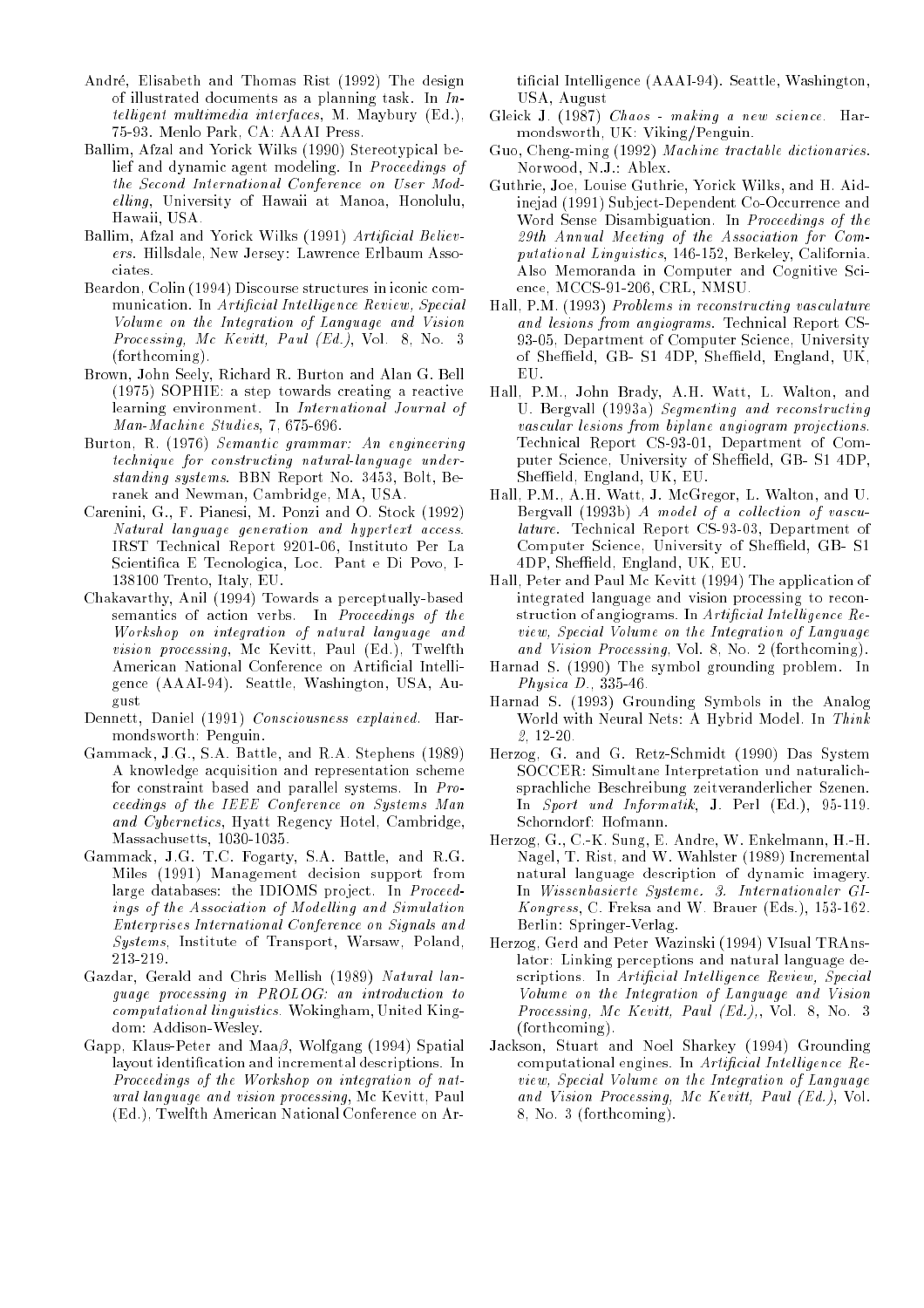- Joyce, James (1922) Ulysses. London: Faber and Faber.
- Joyce, James (1939) Finnegans Wake. London: Faber and Faber.
- Katz, J. (1972) Semantic theory. New York: Harper & Row.
- Kosslyn, S.M. and J.R. Pomerantz (1977) Imagery, propositions and the form of internal representations. In Cognitive Psychology, 9, 52-76.
- Kuhn T.S. (1962) The Structure of Scientific Revolutions. Chicago: University of Chicago Press.
- Langton C. (1989) Artificial Life. In Artificial Life, C.G. Langton (Ed.), 1-47. Wokingham, UK: Addison-Wesley.
- Lenat, Doug and R.V. Guha (1989) Building large know ledge-based systems: representation and inference in the Cyc project. Addison-Wesley.
- $\text{Ma} \alpha \beta$ , Wolfgang (1994) From vision to multimodal communication: incremental route descriptions. In Artificial Intelligence Review, Special Volume on the Integration of Language and Vision Processing, Mc Kevitt, Paul (Ed.), Vol. 8, No. 3 (forthcoming).
- Maa $\beta$ , Wolfgang, Peter Wizinski, Gerd Herzog (1993) VITRA GUIDE: Multimodal route descriptions for computer assisted vehicle navigation. Bereich Nr. 93, Universitat des Saarlandes, FB 14 Informatik IV, Im Stadtwald 15, D-6600, Saarbrucken 11, Germany, EU, February.
- Maybury, Mark (1991) Planning multimedia explanations using communicative acts. In Proceedings of  $the \ Ninth \ American \ National \ Conference \ on \ Artif$ cial Intelligence  $(AAAI-91)$ , Anaheim, CA, July 14-19
- Maybury, Mark (Ed.) (1992) Intelligent multimedia interfaces. Menlo Park, CA: AAAI Press.
- Mayhew, John and John Frisby (1981) Phychophysical and computational studies towards a theory of human stereopsis. In Artificial Intelligence, 17, 349-385.
- MacLennan B. (1990) Field Computation: a theoretical framework for massively paral lel analog computation; parts I to IV. Report CS-90-100, Knoxville, TN: University of Tennessee Computer Science Department.

Marr D. (1982) Vision. San Francisco: Freeman.

- Marconi, Diego (1994) On the referential competence of some machines. In Artificial Intelligence Review, Special Volume on the Integration of Language and Vision Processing, Mc Kevitt, Paul (Ed.), Vol. 8, No. 3 (forthcoming).
- Meini, Cristina and Alfredo Paternoster (1994) Understanding language through vision. In Artificial Intelligence Review, Special Volume on the Integration of Language and Vision Processing, Mc Kevitt, Paul  $(Ed.),$  Vol. 8, No. 1 (forthcoming).
- Mc Kevitt, Paul (1986) Building embedded representations of queries about UNIX. Memorandum in Computer and Cognitive Science, MCCS-86-72, Computing Research Laboratory, Dept. 3CRL, Box 30001, New Mexico State University, Las Cruces, NM 88003-0001, USA.
- Mc Kevitt, Paul (1991a) Principles and practice in an operating system consultant. Articial Intelligence and

Software Engineering, Vol. 1, Chapter on `AI Mechanisms and techniques in practical software'. Derek Partridge (Ed.), 439-462 New York: Ablex Publishing Corporation

- Mc Kevitt, Paul (1991b) Analysing coherence of intention in natural-language dialogue. Ph.D. Thesis, Department of Computer Science, University of Exeter, Exeter, England, EU, September.
- Mc Kevitt, Paul (1992) Editorial: Natural language processing. In Artificial Intelligence Review, Vol. 6, No. 4, 327-332, Dec..
- Mc Kevitt, P. (Ed.) (1994a) Proceedings of the Workshop on integration of natural language and vision processing. In Twelfth American National Conference on Artificial Intelligence  $(AAAI-94)$ , Seattle, Washington, USA, August.
- Mc Kevitt, P. (Ed.) (1994b) Proceedings of the Workshop on the integration of natural language and speech processing. In Twelfth American National Conference on Artificial Intelligence (AAAI-94), Seattle, Washington, USA, August.
- Mc Kevitt, P. (1994c) Editorial: Visions for language. In Artificial Intelligence Review, Vol. 8, No. 1 (forth $comine$ ). coming).
- Mc Kevitt, P. (1994d) Editorial: Computational processing of language and vision. In Artificial Intelligence Review, Vol. 8, No. 2 (forthcoming).
- Mc Kevitt, P. (1994e) Editorial: Languages and visions of intelligent multimedia. In Artificial Intelligence Review, Vol. 8, No. 3 (forthcoming).
- Mc Kevitt, Paul, Derek Partridge and Yorick Wilks (1992a) Approaches to natural language discourse processing. In Artificial Intelligence Review, Vol. 6, No. 4, 333-364, Dec..
- Mc Kevitt, Paul, Derek Partridge and Yorick Wilks (1992b) A survey of approaches to natural language discourse processing. Technical Report 235, Department of Computer Science, University of Exeter, GB-EX4 4PT, Exeter, England, EU.
- Mc Kevitt, Paul, Derek Partridge and Yorick Wilks (1992c) Analysing coherence of intention in natural language dialogue. Technical Report 227, Department of Computer Science, University of Exeter, GB-EX4 4PT, Exeter, England, EU.
- Mc Kevitt, Paul, Derek Partridge and Yorick Wilks (1992d) Why machines should analyse intention in natural language dialogue. Technical Report 233, Department of Computer Science, University of Exeter, GB- EX4 4PT, Exeter, England, EU.
- Mc Kevitt, Paul, Derek Partridge and Yorick Wilks (1992e) Experimenting with intention in natural language dialogue. Technical Report 234, Department of Computer Science, University of Exeter, GB- EX4 4PT, Exeter, England, EU.
- Mc Kevitt, Paul and John Gammack (1994) A sensitive interface. In Artificial Intelligence Review, Special Volume on the Integration of Language and Vision Processing, Vol. 8, No. 3 (forthcoming).
- Mc Kevitt, Paul and Cheng-ming Guo (1994) From Chinese Rooms to Irish Rooms: new words for visions of language. In International Workshop on Dir-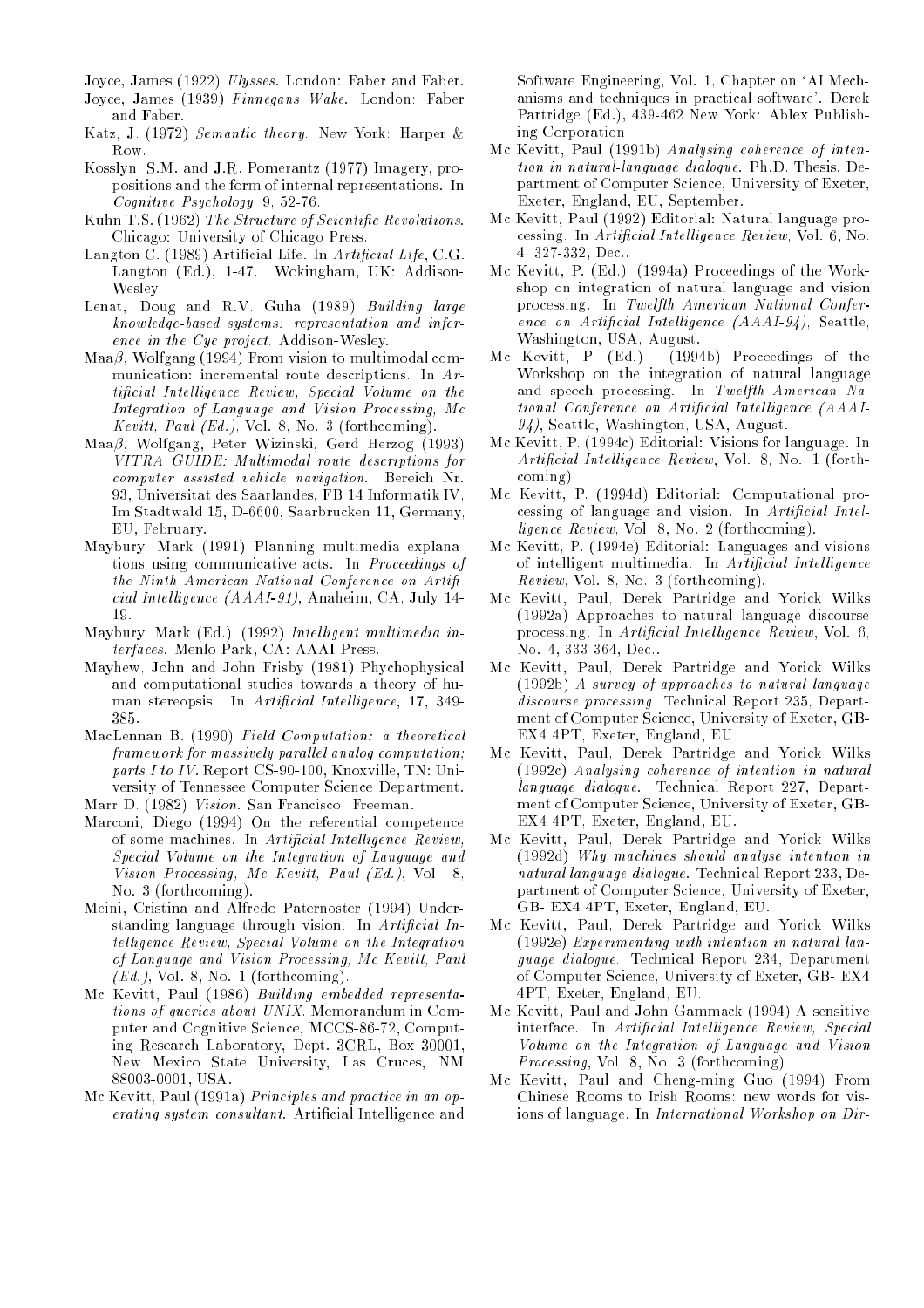ections of Lexical Research, August, 1994, Beijing, China.

- Morgan, Simon and Paul Mc Kevitt (1994a) Algebraic structure as vision for language. In Artificial Intelligence Review, Special Volume on the Integration of Language and Vision Processing, Vol. 8, No. 1 (forthcoming).
- Morgan, Simon and Paul Mc Kevitt (1994b) Other way round. In Artificial Intelligence Review, Special Volume on the Integration of Language and Vision Processing, Vol. 8, No. 3 (forthcoming).
- Narayanan, A., Ford, L. Manuel, D., Tallis, D. and Yazdani, M. (1994) Language animation. In Proceedings of the Workshop on integration of natural language and vision processing, Mc Kevitt, Paul (Ed.), Twelfth American National Conference on Articial Intelligence  $(AAAI-94)$ , Seattle, Washington, USA, August.
- Neumann, B. and H.-J. Novak (1986) NAOS: Ein System zur naturalichsprachlichen Beschreibung zeitveranderlicher Szenen. In Informatik. Forschung und  $Entwicklung, 1(1): 83-92.$
- Partridge, Derek (1991) A new guide to Artificial Intelligence. Norwood, New Jersey: Ablex Publishing Corporation.
- Popper K.R. (1972) Objective Knowledge. Oxford: Clarendon Press.
- Procter, P. (1978) Longman Dictionary of Contemporary English. London: Longman.
- Pylyshyn, Zenon (1973) What the mind's eye tells the mind's brain: a critique of mental imagery. In Psy $chological$  Bulletin, 80, 1-24.
- Retz-Schmidt, Gudala (1991) Recognizing intentions, interactions, and causes of plan failures. In User Model ling and User-Adapted Interaction, 1: 173-202.
- Retz-Schmidt, Gudala and Markus Tetzlaff (1991) Methods for the intentional description of image sequences. Bereich Nr. 80, Universitat des Saarlandes, FB 14 Informatik IV, Im Stadtwald 15, D-6600, Saarbrucken 11, Germany, EU, August.
- Rich, Elaine and Kevin Knight (1991) Artificial Intelligence. New York: McGraw-Hill.
- Rowe, Jon and Paul Mc Kevitt (1991) An emergent computation approach to natural language processing. In Proceedings of the Fourth Irish Conference on Arti ficial Intelligence and Cognitive Science, University College Cork, IRL- Cork, Ireland, European Union (EU), September.
- Schank, Roger C. (1972) Conceptual dependency: a theory of natural language understanding. In Cognitive Psychology, 3(4): 552-631.
- Schank, Roger C. (1973) Identification and conceptualizations underlying natural language. In Computer Models of Thought and Language, R. Schank and K. Kolby (Eds.). San Francisco, CA: Wh Freeman and Co..
- Schank, Roger C. (1975) Conceptual information processing. Fundamental Studies in Computer Science, 3. Amsterdam: North-Holland.
- Schank, Roger and Andrew Fano (1994) Memory and expectations in learning, language and visual under-

standing. In Artificial Intelligence Review, Special Volume on the Integration of Language and Vision Processing, Mc Kevitt, Paul (Ed.),, Vol. 8, No. 1 (forthcoming).

- Searle, J.R. (1980) Minds, brains and programs. In  $Be$ haviour and Brain Sciences, 3: 417-424.
- Searle, J.R. (1984) Minds, brains and science. London: Penguin Books. Penguin Books.
- Searle, J.R. (1990) Is the brain's mind a computer program?. In Scientic American, 262: 26-31.
- Sinclair, John (Ed.) (1987) Looking Up: an account of the COBUILD project in lexical computing. London: Collins.
- Stannett M. (1990) X-machines and the Halting Problem: Building a Super-Turing Machine. In J. Formal Aspects of Computing 2, pp 331-41.
- Stock, Oliviero (1991) Natural language and exploration of an information space: the ALFresco Interactive system. In Proceedings of the 12th International Joint Conference on Artificial Intelligence (IJCAI-91), 972-978, Darling Harbour, Sydney, Australia, August. August.
- Tao, Li (1989) How to read faces. London: Hamlyn.
- Wahlster, Wolfgang (1988) One word says more than a thousand pictures: On the automatic verbalization of the results of image sequence analysis. Bereich Nr. 25, Universitat des Saarlandes, FB 14 Informatik IV, Im Stadtwald 15, D-6600, Saarbrucken 11, Germany, EU, February.
- Wahlster, Wolfgang, Elisabeth Andre, Wolfgang Finkler, Hans-Jurgen Protlich, and Thomas Rist (1992) Plan-based integration of natural language and graphics generation. In Artificial Intelligence,  $Spe$ cial Issue On Natural Language Generation, 63: 387- 427.
- Waltz, David (1975) Understanding line drawings of scenes with shadows. In The psychology of computer vision, Winston, P.H. (Ed.), 19-91. New York: McGraw-Hill.
- Wilks, Yorick (1973) An articial intelligence approach to machine translation. In Computer Models of Thought and Language, R. Schank and K. Kolby (Eds.). San Francisco, CA: Wh Freeman and Co..
- Wilks, Yorick (1975a) Preference semantics. In Formal semantics of natural language, Keenan, Edward (Ed.). Cambridge, United Kingdom: Cambridge University Press. Also as, Memo AIM-206, Articial Intelligence Laboratory, Stanford University, Stanford, California, USA, July 1973.
- Wilks, Yorick (1975b) An intelligent analyzer and understander of English. In Communications of the ACM, 18(5), 264-274, May. Also in, Readings in Natural Language Processing, Barbara Grosz, Karen Sparck Jones and Bonnie Webber (Eds.), 193-204, Los Altos, California: Morgan Kaufmann, 1986.
- Wilks, Yorick (1975c) A preferential, pattern-seeking semantics for natural language inference. In Artificial  $Intelligence, 6, 53-74.$
- Wilks, Y. (1977) Good and bad arguments about semantic primitives. In *Communication and cognition*, Vol. 10 No. 3/4, 181-221.